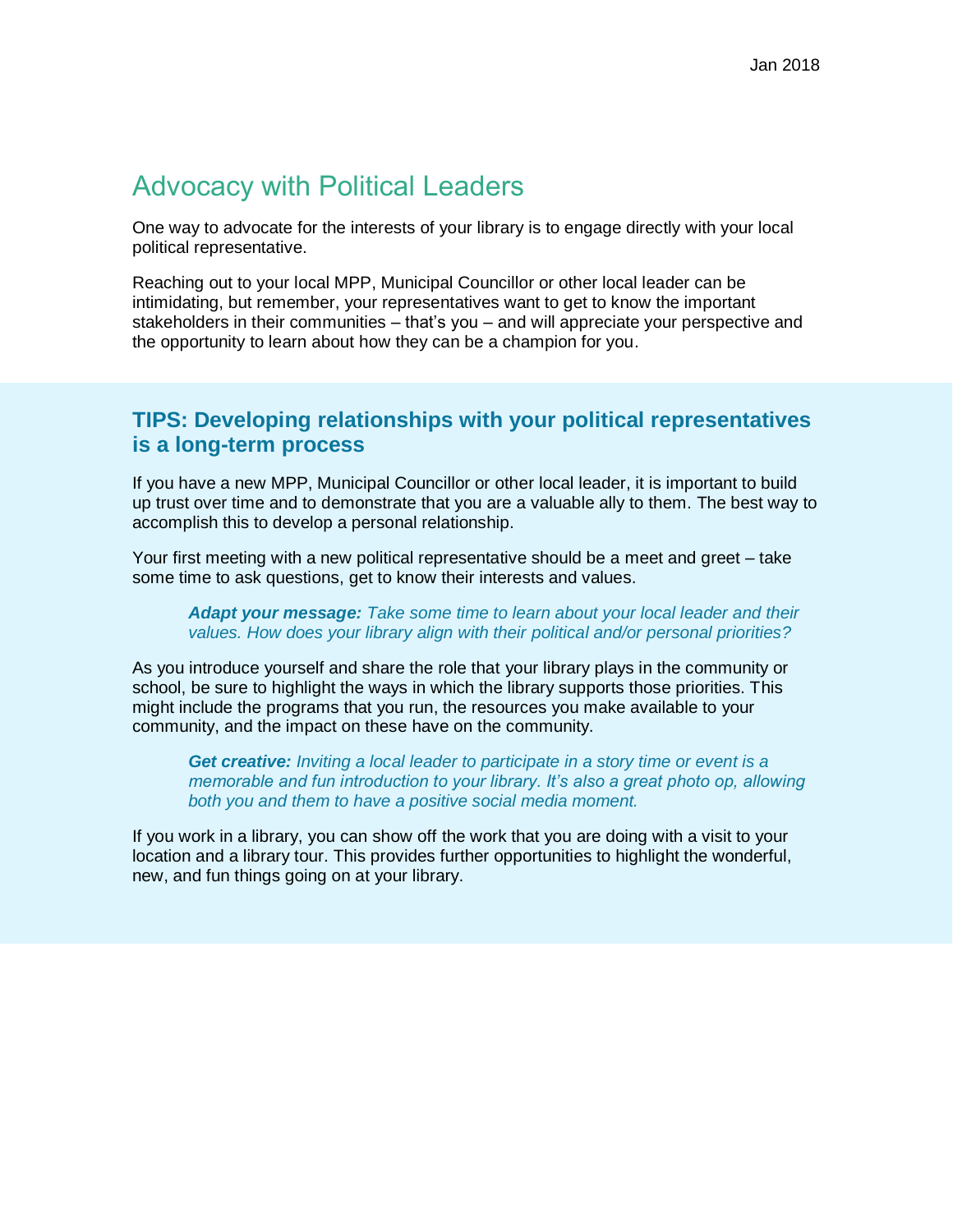## **DOs and DON'Ts**

# ✓ **DOs**

- ✓ **Consult your organization's leadership:** Before you engage your library in any advocacy activity, be sure that your leadership is on board and that your message is consistent with the position of your organization.
- ✓ **Stay focused:** We are most effective when we have a clear and unified message on the necessity of increased support for libraries.

*The Ontario Library Association works with the Federation of Ontario Public Libraries and a government relations firm to develop long-term advocacy plans for public libraries. These advocacy goals and plans are developed with Ontario's library sector. Please ensure that any local outreach you are doing aligns with OLA and FOPL's ongoing messaging.* 

- ✓ **Be positive:** Libraries are providing critical services to your community, school or institution. As you engage, position libraries as contributing solutions and value.
- ✓ **Organize & be inclusive:** A well-organized meeting or event should be one where everyone is welcome. When appropriate, think about what people with barriers to participation might need – and how you can help address these.
- ✓ **Prepare:** Do your homework. Your impact will be most significant when you're able to connect our overall messaging with your local perspective and insight.
- ✓ **Get social:** Demonstrate what we already know libraries get the digital world and new ways of communicating.

*When using social media, remember, this is a tool for engagement, not only promotion. Be creative and don't be afraid to engage in dialogue with your community and political leaders. See the section on Social Media below for more tips on using social media for advocacy.* 

✓ **Thank you:** After a meeting or event, send thank-you letters, including a contact person for further questions.

# ✗ **DON'Ts**

- Ask for priorities that are outside the [scope of government.](http://www.accessola.org/web/OLA/ADVOCACY/Ongoing_Library_Issues/Funding/OLA/Issues_Advocacy/Governance_and_Funding_of_Libraries.aspx?hkey=b8e1c42f-a71d-4cd6-8bd9-6de263f9712f)
- Be combative
- Make partisan statements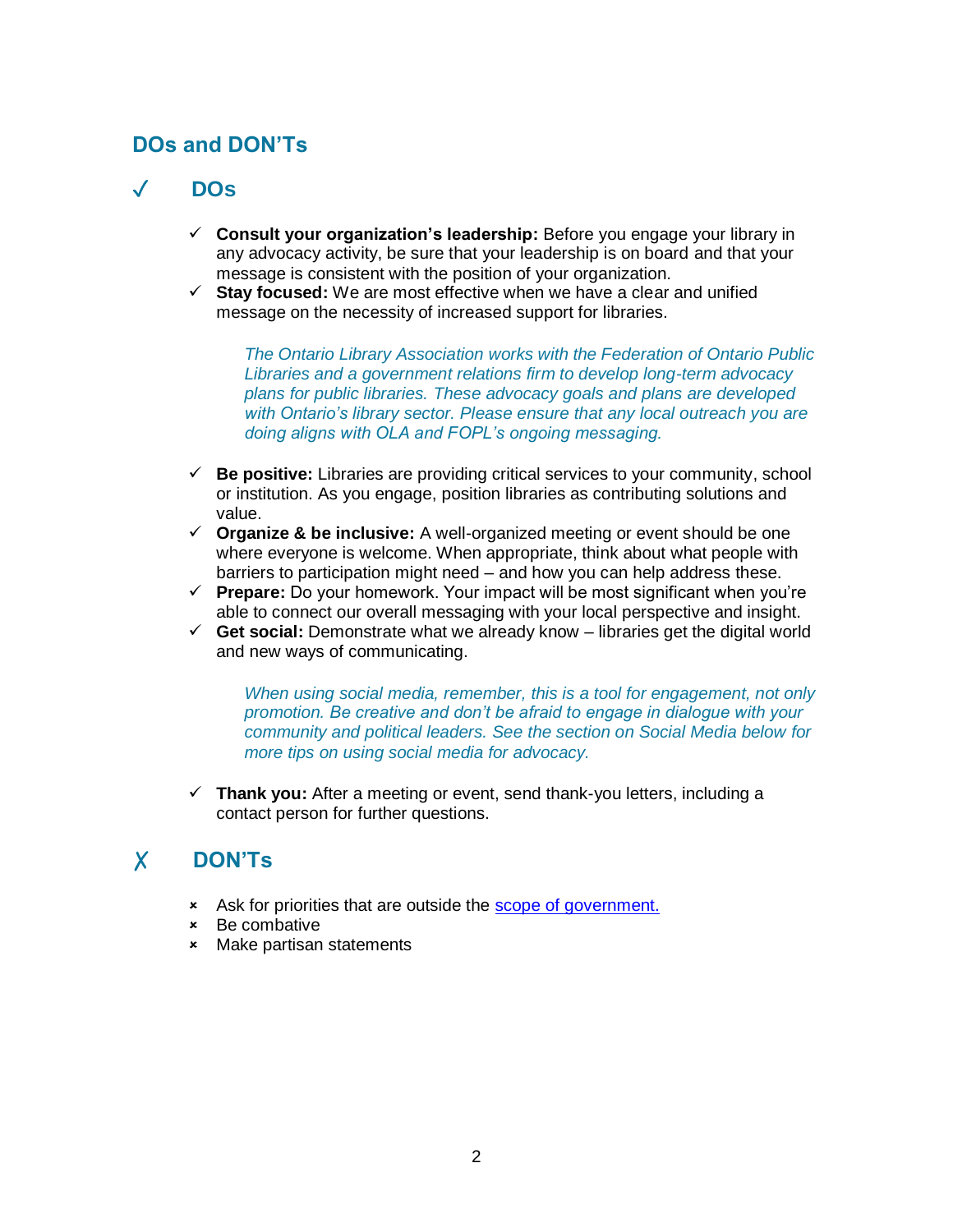## *What does it mean to be non-partisan?*

*Partisan political activity is the direct or indirect promotion of a political party, or the direct or indirect opposition to a political party.* 

*As representatives of the library sector, we need you to talk about and share information about our issues – which do not favour or criticize a specific political – and foster discussion about these important matters. We believe strongly – and we can demonstrate – that libraries positively impact a broad cross-section of Ontarians in every community across the province. As a sector, we have and will continue to work collaboratively and constructively with representatives of all political parties to achieve meaningful change benefitting our libraries and communities.*

## **HOW TO: Request a meeting with your local political representative**

For school, public and First Nation public libraries, meeting with your local representative, whether they are your MPP, Municipal Councillor, Band Council, School Board Trustee or other representative is a great way to build a relationship and to educate them on the positive impacts of libraries and issues confronting the sector.

Start by following these simple steps:

#### *1. Ask*

- Ask in person, call, email, or send a letter introducing yourself, your role and the importance of libraries.
- Request a meeting to discuss further.
- Negotiate a date, time, and location for the meeting. Let the staff know how much time you would like (shorter meetings are always more practical than longer ones) and be prepared to shorten the session if need be.

#### *2. Prepare*

• Once the meeting is confirmed, put together a team to attend the meeting. The larger the team, the more organized you'll need to be at the meeting. Where relevant, it's helpful to have a mix of staff, board members, and, if possible, beneficiaries of your service or activities who can provide personal stories of how key issues impact them and how solutions are supporting or will support people.

> *In some cases, you may wish to keep your meeting one-on-one. It can be easier to develop a relationship with your local representative in a smaller, more intimate meeting.*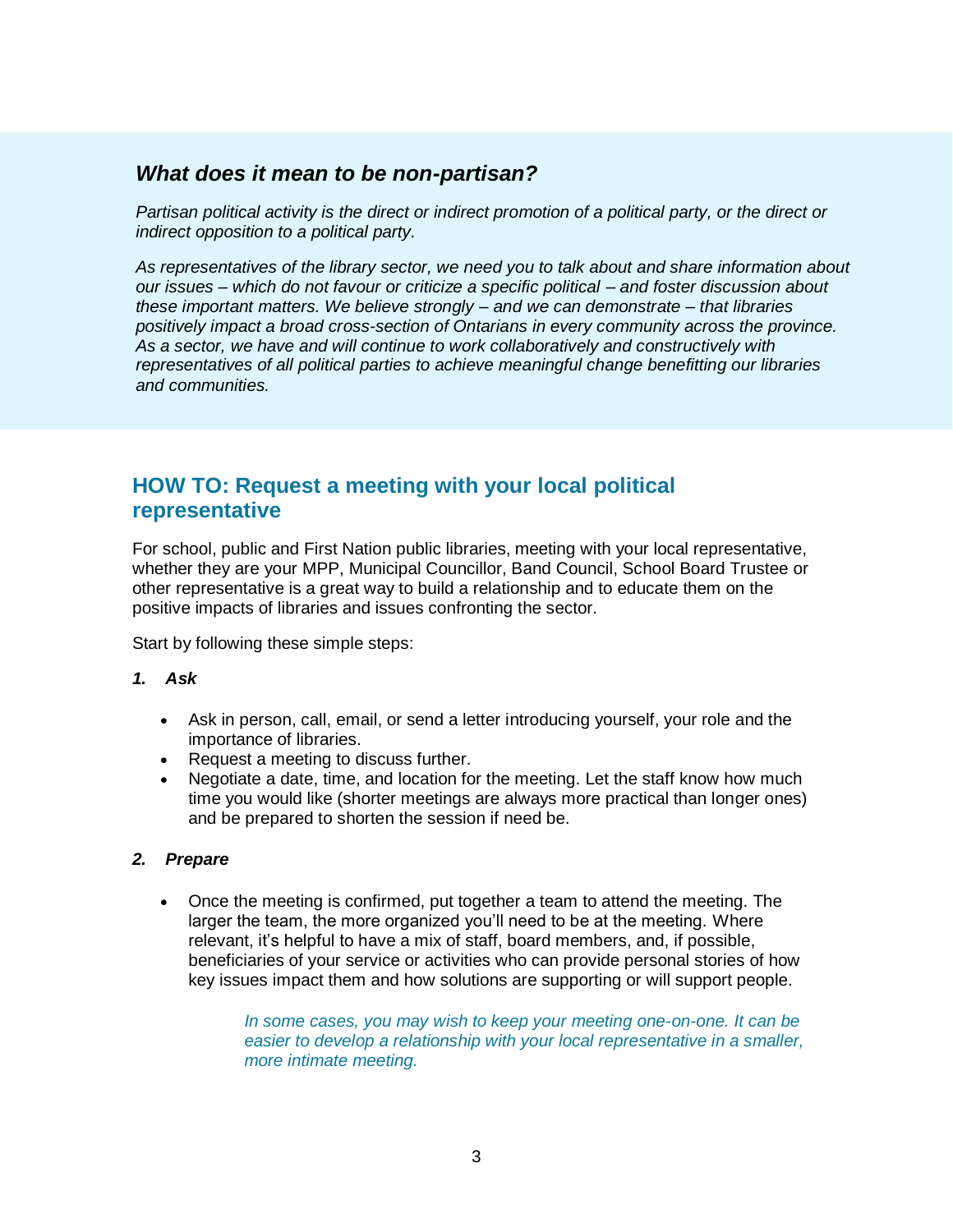• Review your key message and your ask – most local leaders will expect you to have a request of some kind for them.

> *In many cases, OLA & FOPL will have materials prepared with key messages and specific provincial 'asks' for the school and public library sectors. Get in touch!*

- The size of the group will guide how long individuals can speak. In general, keep the individual presentations to a maximum of three minutes each. More experienced members can help others to organize what they will say. Identify a 'chair,' for the meeting, someone who will start the meetings off and help keep the conversation on track.
- Ask a volunteer to take notes so everyone has the results of the meeting on paper.
- Familiarize yourself with your local representative by reviewing biographical information and any recent media coverage, especially if you do not have an existing relationship.
- Stories strengthen your message. Think of your own examples to convey the impact of libraries on individuals and families in the local community and/or schools.

### *3. Inform*

- Tell your representative's staff who will attend the meeting.
- If you are meeting with a provincial representative, let OLA know about your meeting - it helps us coordinate province-wide advocacy to know what is happening at the local level. You can fill out [this short form.](https://docs.google.com/forms/d/1ZSNg5WTvi14WPq1ceQZzkdx-CZfIW5pBNIyspvAoMRM/edit?usp=drive_web)

### *4. Meet*

- Arrive on time and go in as a team.
- Have the chair open the meeting, thank your local representative and briefly outline the purpose of the meeting and the agenda. All participants should introduce themselves. From there, the chair should manage the agenda, making way for the speaker for each item. The representative or their staff may ask questions of individual speakers and the chair should be able to subtly keep the agenda on track.
- Draw upon your own personal experiences and use local examples.
- Be passionate and respectful, not argumentative and confrontational.
- Be prepared to be flexible. Your representative may not have time or want to go through the full agenda. The chair should be able to cut to the chase so that the most important items are discussed.
- Finish by thanking the representative.
- Focus on conveying the importance of Ontario's libraries in a local context.
- Remember that it's okay to say "I don't know" if you're asked a question that you can't answer. You can offer to follow up with the information after the meeting.
- Leave behind some materials and/or swag, with your business card. An effective leave-behind can be short, sweet and to the point – outlining just your key messages/your ask.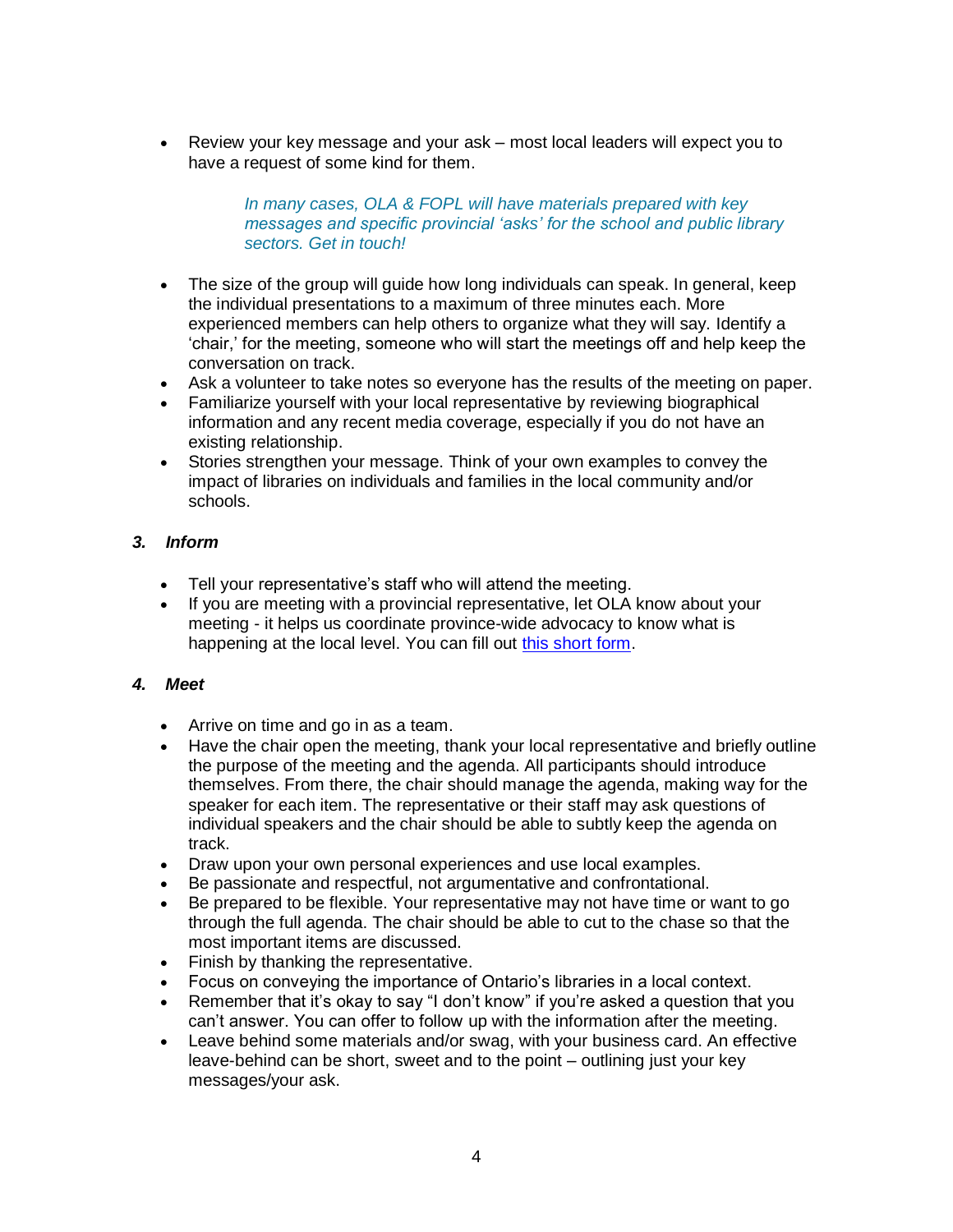*Providing a written copy of the "ask" helps them to remember you and to be advocates for you and your interests.* 

• Thank them for their time, provide a contact person for further questions or information, and indicate that you will be following up.

> *If possible, take a photo with your local representative to share on social media. This is a great social media opportunity for both your local representative and the library.*

#### *5. Follow Up*

- Send a thank you letter and include any follow up information that you promised.
- You may be asked in the future to follow up by email and phone with your local representative to seek additional support or to request further information.

### **TIP: People do things for their own reasons, not ours**

In order to be an effective advocate, it is important adapt your message to the concerns of your audience. Do some research about your local leadership to understand their priorities, their interests and their needs. As you start to build your relationship with local leaders, focus on what the library can do to further their priorities.

This could be:

- *Increasing community safety,*
- *Engaging at risk youth,*
- *Increasing economic prosperity,*
- *Streamlining public services,*
- *Etc.*

*Focus on how the library is contributing solutions and value in areas you already know are important to the leaders in your area.* 

### **TEMPLATE: Local Representative Meeting Request Email**

*This template has been written from the Public Library perspective, but can be adapted as needed to reflect other library sectors*

Subject: Meeting Request - [local library name]

Dear [name of local representative or staff person],

In my capacity as [role] of the [local library name], I would like to request a meeting to update you on the value that public and school libraries provide in [COMMUNITY].